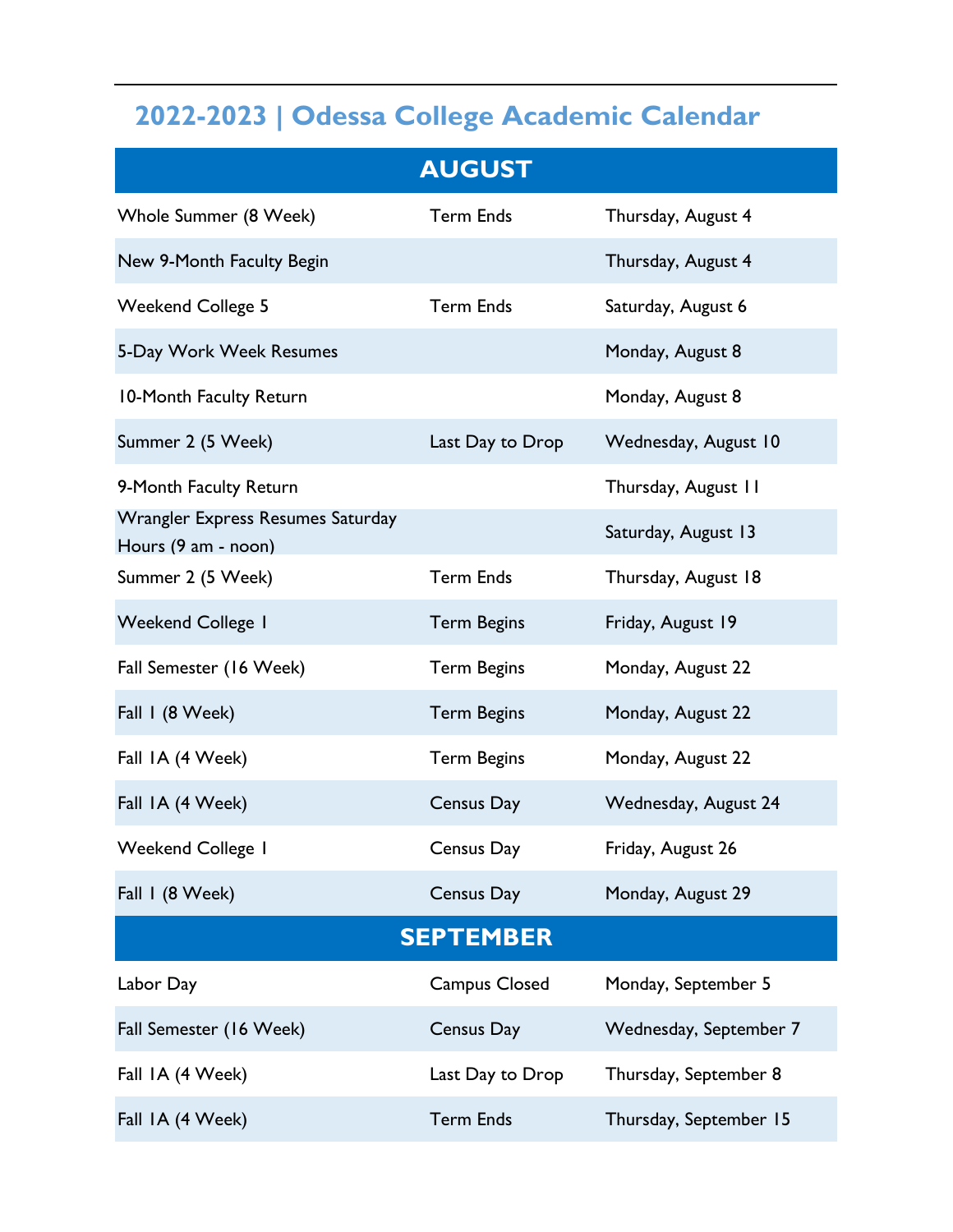| Fall IB (4 Week)                     | <b>Term Begins</b>        | Monday, September 19    |
|--------------------------------------|---------------------------|-------------------------|
| Fall IB (4 Week)                     | Census Day                | Wednesday, September 21 |
| Weekend College I                    | Last Day to Drop          | Monday, September 26    |
| Fall I (8 Week)                      | Last Day to Drop          | Wednesday, September 28 |
|                                      | <b>OCTOBER</b>            |                         |
| Fall IB (4 Week)                     | Last Day to Drop          | Wednesday, October 5    |
| <b>Weekend College I</b>             | <b>Term Ends</b>          | Saturday, October 8     |
| Fall IB (4 Week)                     | <b>Term Ends</b>          | Wednesday, October 12   |
| Fall 1 (8 Week)                      | <b>Term Ends</b>          | Wednesday, October 12   |
| Fall Semester (16 Week)              | <b>Semester Continues</b> | Thursday, October 13    |
| <b>Faculty Workday</b>               |                           | Thursday, October 13    |
| <b>Faculty Workday</b>               |                           | Friday, October 14      |
| <b>Weekend College 2</b>             | <b>Term Begins</b>        | Friday, October 14      |
| Fall 2 (8 Week)                      | <b>Term Begins</b>        | Monday, October 17      |
| Fall 2A (4 Week)                     | <b>Term Begins</b>        | Monday, October 17      |
| Fall 2A (4 Week)                     | Census Day                | Wednesday, October 19   |
| <b>Weekend College 2</b>             | Census Day                | Friday, October 21      |
| Fall 2 (8 Week)                      | Census Day                | Monday, October 24      |
|                                      | <b>NOVEMBER</b>           |                         |
| <b>Midwinter Registration Begins</b> |                           | Tuesday, November I     |
| 2023 Spring Registration Begins      |                           | Tuesday, November I     |
| Fall 2A (4 Week)                     | Last Day to Drop          | Thursday, November 3    |
| Fall Semester (16 Week)              | Last Day to Drop          | Tuesday, November 8     |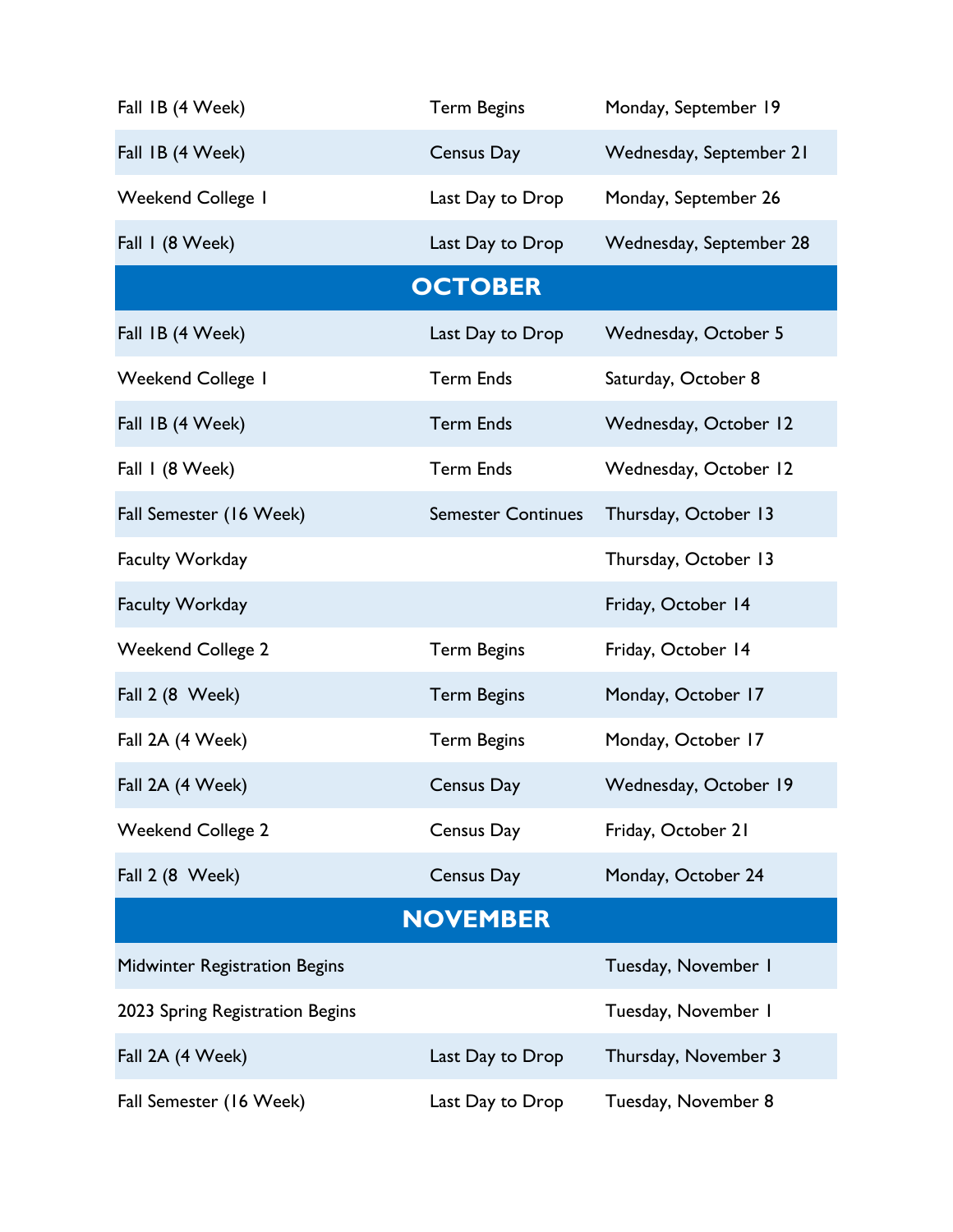| Fall 2A (4 Week)                      | <b>Term Ends</b>     | Thursday, November 10  |  |
|---------------------------------------|----------------------|------------------------|--|
| Fall 2B (4 Week)                      | <b>Term Begins</b>   | Monday, November 14    |  |
| Fall 2B (4 Week)                      | Census Day           | Wednesday, November 16 |  |
| <b>Weekend College 2</b>              | Last Day to Drop     | Tuesday, November 22   |  |
| Fall 2 (8 Week)                       | Last Day to Drop     | Tuesday, November 22   |  |
| Thanksgiving Break 11/23 - 11/27      | Campus Closed        | Wednesday, November 23 |  |
|                                       | <b>DECEMBER</b>      |                        |  |
| Midwinter Payment Deadline            |                      | Thursday, December I   |  |
| Fall 2B (4 Week)                      | Last Day to Drop     | Friday, December 2     |  |
| Fall Semester (16 Week)               | <b>Semester Ends</b> | Thursday, December 8   |  |
| Fall 2 (8 Week)                       | <b>Term Ends</b>     | Thursday, December 8   |  |
| Fall 2B (4 Week)                      | <b>Term Ends</b>     | Thursday, December 8   |  |
| <b>Faculty Workday</b>                |                      | Friday, December 9     |  |
| <b>Fall Graduation</b>                |                      | Saturday, December 10  |  |
| Last Day for 9-Month Employees        |                      | Saturday, December 10  |  |
| <b>Weekend College 2</b>              | <b>Term Ends</b>     | Saturday, December 10  |  |
| MidWinter                             | <b>Term Begins</b>   | Tuesday, December 13   |  |
| Spring, Spring 1 & 2 Payment Deadline |                      | Thursday, December 15  |  |
| MidWinter                             | Census Day           | Thursday, December 15  |  |
| Winter Break Begins 12/15 - 1/2/2023  | <b>Campus Closed</b> | Thursday, December 15  |  |
| MidWinter                             | Last Day to Drop     | Thursday, December 29  |  |
| <b>JANUARY</b>                        |                      |                        |  |
| Winter Break 12/15 - 1/2/2023         | <b>Campus Closed</b> | Monday, January 2      |  |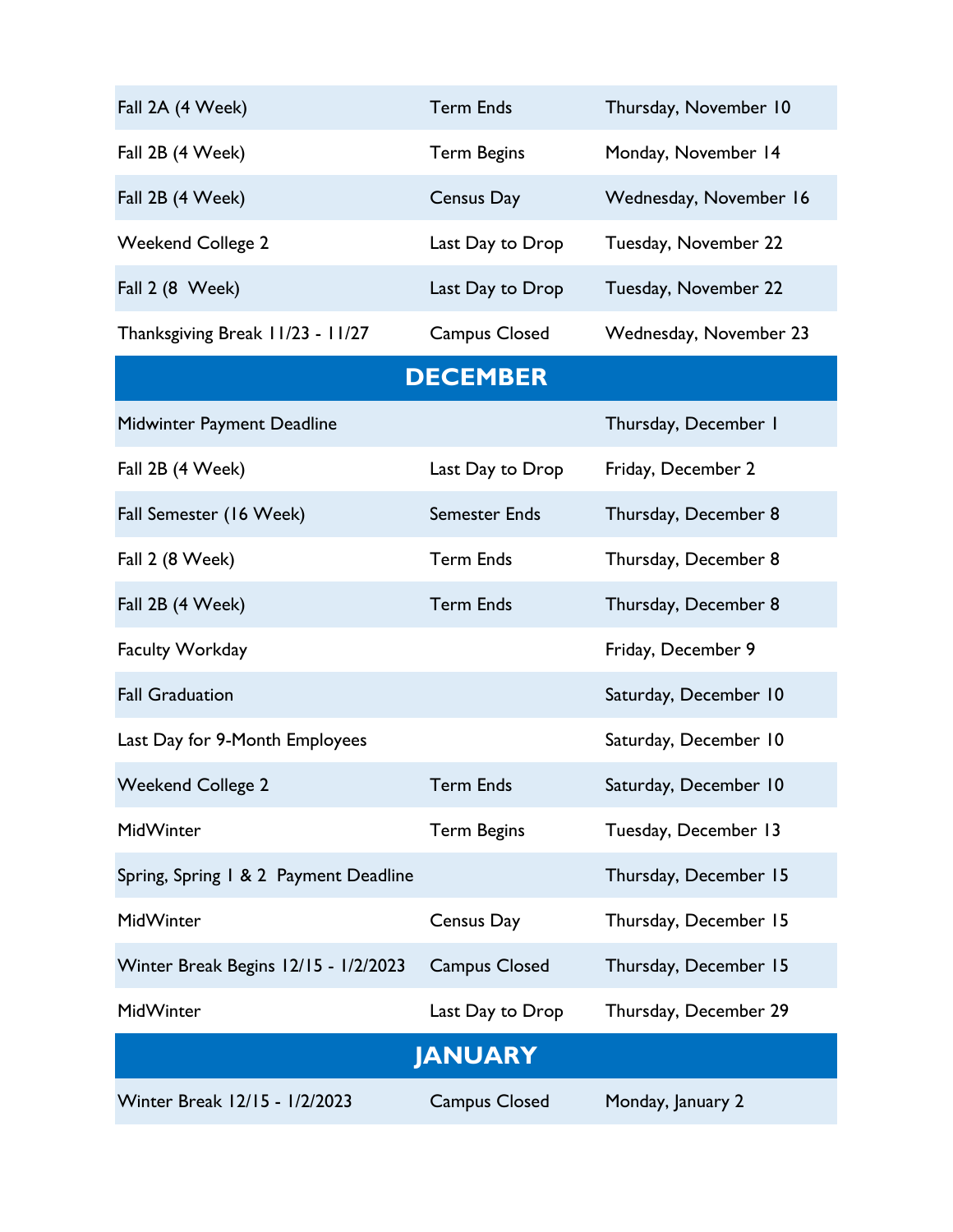| <b>Campus Opens</b>       |                      | Tuesday, January 3     |
|---------------------------|----------------------|------------------------|
| New 9-Month Faculty Begin |                      | Wednesday, January 4   |
| All Faculty Return        |                      | Thursday, January 5    |
| MidWinter                 | <b>Term Ends</b>     | Thursday, January 5    |
| <b>Weekend College 3</b>  | <b>Term Begins</b>   | Friday, January 13     |
| <b>MLK Holiday</b>        | <b>Campus Closed</b> | Monday, January 16     |
| Spring Semester (16 Week) | Semester Begins      | Tuesday, January 17    |
| Spring I (8 Week)         | <b>Term Begins</b>   | Tuesday, January 17    |
| Spring IA (4 Week)        | <b>Term Begins</b>   | Tuesday, January 17    |
| Spring IA (4 Week)        | Census Day           | Thursday, January 19   |
| <b>Weekend College 3</b>  | Census Day           | Monday, January 23     |
| Spring I (8 Week)         | Census Day           | Tuesday, January 24    |
|                           | <b>FEBRUARY</b>      |                        |
|                           |                      |                        |
| Spring Semester (16 Week) | Census Day           | Wednesday, February I  |
| Spring IA (4 Week)        | Last Day to Drop     | Thursday, February 2   |
| Spring IA (4 Week)        | Term Ends            | Thursday, February 9   |
| Spring IB (4 Week)        | <b>Term Begins</b>   | Monday, February 13    |
| Spring IB (4 Week)        | Census Day           | Wednesday, February 15 |
| <b>Weekend College 3</b>  | Last Day to Drop     | Monday, February 20    |
| Spring I (8 Week)         | Last Day to Drop     | Thursday, February 23  |
|                           | <b>MARCH</b>         |                        |
| Spring IB (4 Week)        | Last Day to Drop     | Thursday, March 2      |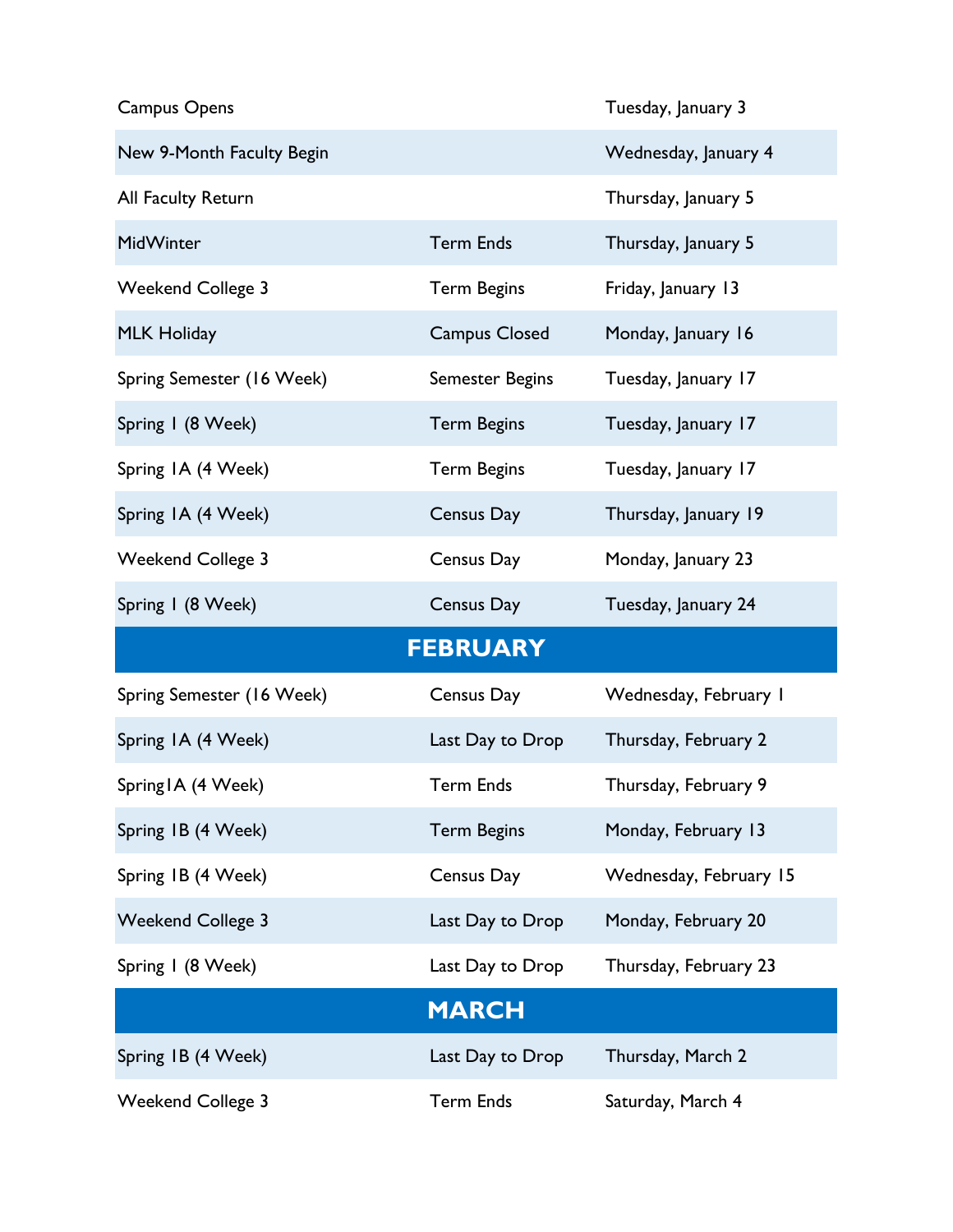| Spring I (8 Week)                                          | <b>Term Ends</b>     | Thursday, March 9   |
|------------------------------------------------------------|----------------------|---------------------|
| Spring IB (4 Week)                                         | <b>Term Ends</b>     | Thursday, March 9   |
| <b>Faculty Workday</b>                                     |                      | Friday, March 10    |
| <b>Weekend College 4</b>                                   | <b>Term Begins</b>   | Friday, March 10    |
| Spring Break Begins                                        | <b>Campus Closed</b> | Monday, March 13    |
| <b>Spring Break Ends</b>                                   | <b>Campus Closed</b> | Sunday, March 19    |
| Spring 2A (4 Week)                                         | <b>Term Begins</b>   | Tuesday, March 21   |
| Spring 2 (8 Week)                                          | <b>Term Begins</b>   | Tuesday, March 21   |
| Spring 2A (4 Week)                                         | Census Day           | Thursday, March 23  |
| <b>Weekend College 4</b>                                   | Census Day           | Friday, March 24    |
| Spring 2 (8 Week)                                          | Census Day           | Tuesday, March 28   |
|                                                            | <b>APRIL</b>         |                     |
| 2023 Maymester, Summer & Fall<br><b>Registration Begin</b> |                      | Monday, April 3     |
| Spring 2A (4 Week)                                         | Last Day to Drop     | Wednesday, April 5  |
| Easter Holiday Weekend                                     | <b>Campus Closed</b> | Friday, April 7     |
| Spring 2A (4 Week)                                         | <b>Term Ends</b>     | Thursday, April 13  |
| Spring Semester (16 Week)                                  | Last Day to Drop     | Thursday, April 13  |
| Spring 2B (4 Week)                                         | <b>Term Begins</b>   | Monday, April 17    |
| Spring 2B (4 Week)                                         | Census Day           | Wednesday, April 19 |
| Spring 2 (8 Week)                                          | Last Day to Drop     | Thursday, April 27  |
|                                                            | <b>MAY</b>           |                     |
|                                                            |                      |                     |
| Maymester Payment Deadline                                 |                      | Monday, May 1       |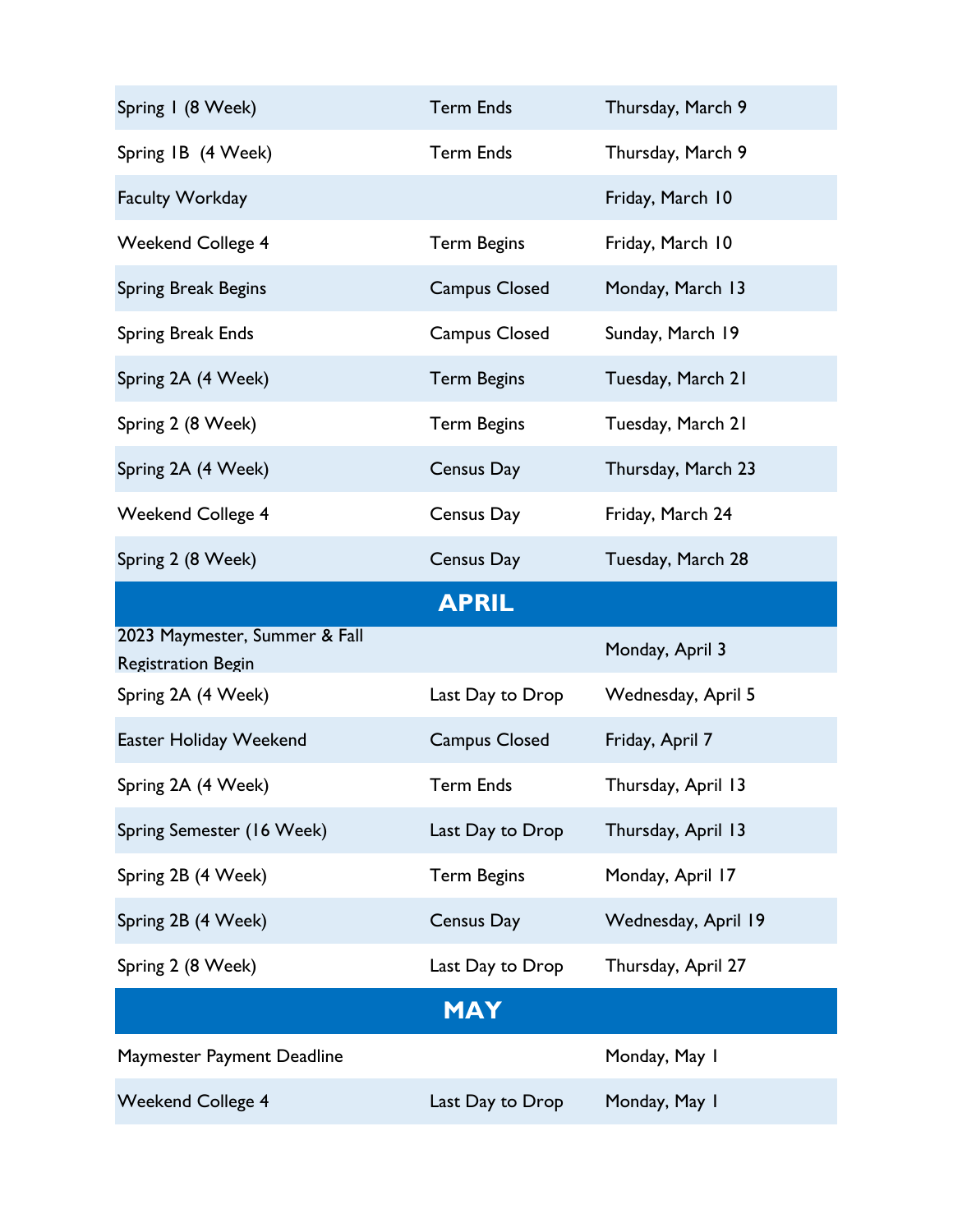| Spring 2B (4 Week)                       | Last Day to Drop     | Thursday, May 4   |  |
|------------------------------------------|----------------------|-------------------|--|
| Spring Semester (16 Week)                | Semester Ends        | Thursday, May 11  |  |
| Spring 2 (8 Week)                        | <b>Term Ends</b>     | Thursday, May 11  |  |
| Spring 2B (4 Week)                       | <b>Term Ends</b>     | Thursday, May 11  |  |
| Faculty Workday                          |                      | Friday, May 12    |  |
| Spring Graduation                        |                      | Friday, May 12    |  |
| Spring Graduation                        |                      | Saturday, May 13  |  |
| Last Day for 9-Month Employees           |                      | Saturday, May 13  |  |
| <b>Weekend College 4</b>                 | <b>Term Ends</b>     | Saturday, May 13  |  |
| Whole Summer & Summer I Payment Deadline |                      | Monday, May 15    |  |
| 4-Day Work Week Begins                   |                      | Monday, May 15    |  |
| Maymester                                | <b>Term Begins</b>   | Tuesday, May 16   |  |
| Maymester                                | Census Day           | Thursday, May 18  |  |
| <b>Memorial Day</b>                      | <b>Campus Closed</b> | Monday, May 29    |  |
| Last Day 10-Month Employees              |                      | Wednesday, May 31 |  |
| Maymester                                | Last Day to Drop     | Wednesday, May 31 |  |
| <b>JUNE</b>                              |                      |                   |  |
| Maymester                                | <b>Term Ends</b>     | Wednesday, June 7 |  |
| <b>Weekend College 5</b>                 | <b>Term Begins</b>   | Friday, June 9    |  |
| Summer I (5 Week)                        | <b>Term Begins</b>   | Monday, June 12   |  |
| Whole Summer (8 Week)                    | <b>Term Begins</b>   | Monday, June 12   |  |
| Summer I (5 Week)                        | Census Day           | Thursday, June 15 |  |
| Summer 2 Payment Deadline                |                      | Thursday, June 15 |  |